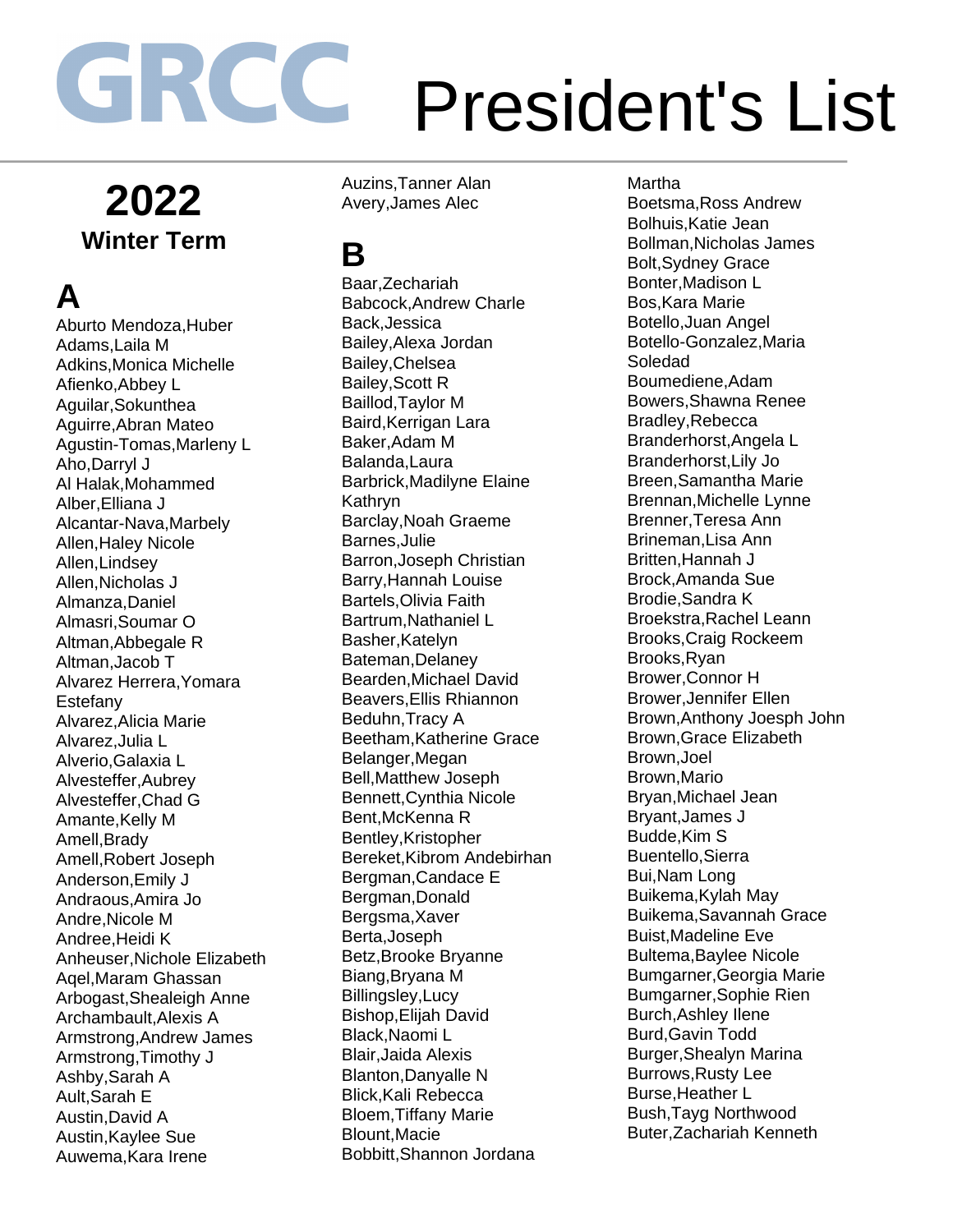### **C**

Caamano-Garcia,Christian Caballero,Sandra Elizabeth Caballeros,Sara E Campbell,Ivey Taran Campbell,Megan Kristine Cano,Rene J Cardenas Jr,Gerardo Carlstrom,Zachary Marshall Carmean,Kathryn Grace Carmona Garcia,Lillyanne Gabrielle Carpenter,Ashley Marie Carpenter,Esther R Carpenter,Katelyn M Carranza,Yerlin Casterline,Claire Marie Castillo,Antonio Emmanuel Castillo,Briza Castillo,Raquel Diana Caswell,Kaylee Rose Ceplina,Jade Marie Chaffer,Michael Chandadai,Jessica Ranee Chandler-Lofton,Miyanni D Chanthavixai,Civic Jae Chap,Soungha Nareth Chau,Alexandra Chavez-Hernandez,Vivian I Cheadle,Philip L Chemler,Karen Kirkpatrick Chen,Keheng Chidester,Evgeniia **Gennadvevna** Chirco,Nicholas Austin Chisholm,Jaizek B Chittenden,Luke Curtis Chitwood,Jenna Macrae Chivis,Elli L Christensen,Maikhoi L Christensen,Mallorie A Christian,Tara L Chu,Min Clocklin,Kevin M Coles,Jason Riley Collins,Garrett Michael Collins,Sydney Nicole Colson,Aaron Comben,Alexander Paul

Conner,Sara Nicole Conroy,Ashley Contreras,Sergio Cook,Anna J Cope,Jordan M Coppock,Brandt Coralic,Mohamed Corona,Francis Anthony Cortez Parada,Marlene Courson,Joshua Michael Cowham,Kevin M Cramer,Justin S Cross,Taylor Hope Cruz,Francisco Ariel Cubias,Emani C Cuison,Kristina Marie Cullen,Candice Curatolo, Kelly Curran,Kianah Curtis,Aidan L Curtis,Marissa Cusack,Adam Cutler,Rachel B

#### **D**

Dalessandro, Kristina M Dang,Steven W Dang,Thi Kim Thoa Daniel,Samantha Helen Daniels,Samantha J Dantzler,Iyonna N Darling,Scott T Davidge,Michelle Davis,Breanna Davis,Brian Davis,Emily Davis,Grayce Davis, Kevin Davis,Steven K De La Cruz Verdura,Lissett DeBruine,Jonathan E DeCanter,Derrik A DeGraff,Maggie J DeGroff,Kathryn E DeVowe,Jonathan Kelman DeVries,Kathryn Monet DeVries,Zachary Lee Debardelaben,Linda Ann Deklyen,Elizabeth

Dekok,Logan G Deleon,Argelia Deleon-Perez,Zayda L Dells,Biancah M Deluna,Sandra Demaray,Zachery Lawrence Denamur,Savannah Rose Dennis,Benjamin Wayne Derylo,Sarah B Desalvo,Nicholas Dwayne Desloover,Julie A Devault,Melissa L Devoogd,Sarah Devries,Marianne Dewall,Amanda Dewey,Micahl Diamond,Jacqueline Diaz Deleon,Gabby Diaz,Casandra Alicia Dietlein,Grace C Dietzer,Nicholas James Dixon,Yaniri Del Carme Do,Thien Tan Dobson,Lucy Walker Doherty,Terra Domeier,Kevyn Callie Donley,Madelyn Madelyn Dorman,Chloe Dorwin,Kathryn L Doucette,Nolan Michael Dougherty,Philip J Draves, Michelle Dressel,Lucas M Dreyer,Carley A Dreyer,Sydney M Drieling,David Duch,Christine P Dumond,Dana M Duquette,John Renald Durkee,Olivia S Duron,Stephanie M Dykgraaf,Rachel Lynn Dykla,Mistry Paige Dykman, Jadyn Dykstra,McKenna P. Dyson,Deshawn Eric

#### **E**

Earegood,Jessica A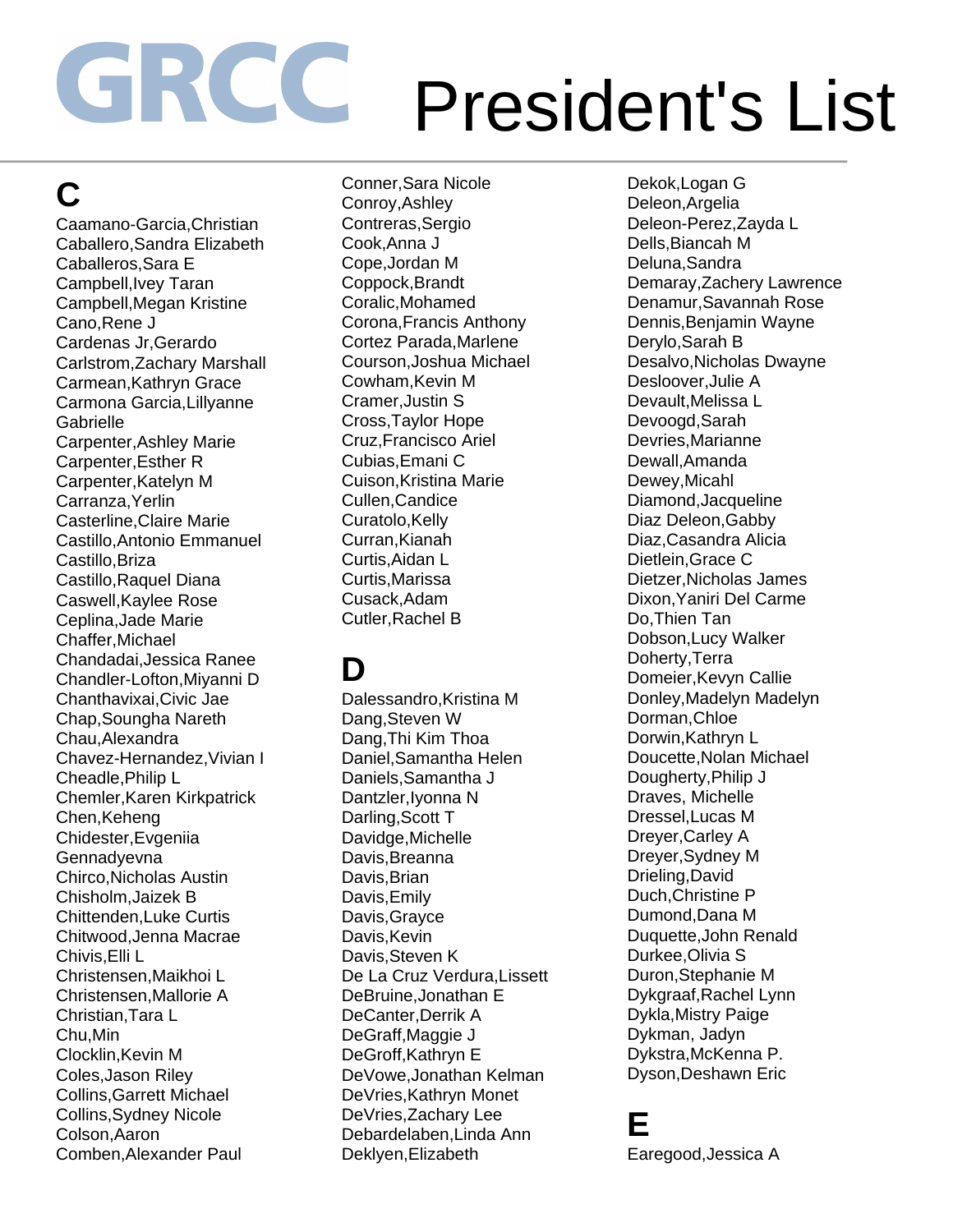Easley,Lashonda Charryes Eaton,Meagan Lynne Ebenstein,Trevor Sloan Edington,Bryon Egbers,Vince Eickhoff,Clarellan Ann Elam,Melissa J Eldridge,Justin Elenbaas,Melissa M. Elliott,Natalie Grace Elvert,Ryan Emery,Zina Engelsman,Caleb John Engle,Derek Scott Ensley,Jeremy M Espinoza,Kenia Michelle Esquivel,Alyah Marie Essenmacher,Brittany Evon,Margaret Anne Ewing,Mark William

### **F**

Fahey,Brianna Marie Fairbanks,Kimberly L Falconer,Robert Anthony Fanberg,Shannon Fankhauser,Emma G Farnsworth,Seth Farrell,Charles Paul Fausey,Brooke Terese Favela,Yesenia Feenstra,Zackary Feenstra-Buist,Shane Michele Fehrlen,April Dawn Ferguson,Jalyn Marie Fernandez,Juan Fernandez,Luis Emmanuel Ferry,Karissa Marie Fetterley,Chase Fiddler,Hope E Fink,Dacoda John Fischer,Andrew Wyatt Fish,Chris Fisk,Ellie Louise Foley,Steven Patrick Foster,Jeanine Fox,Daniel Brian Fox,Samantha Jae Fredrickson,Pamela A

French,Christopher Luke Fricke,Karissa M Frueh,Justin Fulton,Carla J

#### **G**

Gadziemski,Jarrett A Gamez,Alomar Garcia,Desiree M Garcia,Felipe Caamano Gardner,Cody A Gardner,Tammy Lynn Garland,Heidi A Garnica Gonzalez,Jacqueline Garry,Danielle Earladean Garvelink,Angelica Rose Garza,Jordan Robert Gauck,Corey J Gavan,Jack Edward Geelhoed,Linda A. Geers,Emmalyn K Gembala,Robin Kay Gendron,Roman Gibbs,Devin Wayne Giese,Malachi A Gilchrist,Presley R Gillard,Zaria Marie Gillespie,Victoria Cate Gillette,Elaina J Gillim,Anderson Giron,Angel E Gjeltema,Victoria Glasovatz,Christopher D Glaspie-Miller,Talon Glenn,Andrea T Glenn,Audrey L Gloria,Onesimo Goede,Alyse Elizabeth Goeldel,Jacob Alex Goldsmith,Kohl Forrest Goldstein,Corey Gomez Cifuentes,Rut Dagmar Gonzalez,Courtney Dee Gonzalez-Sanchez,Lisyanet Good,Elliott Joseph Goodfellow,Blake Randall Goodman,Aden Allen Gordon,Adah Gosset,Andrew

Gossman,Ian Tyler Gotha,Rebecca Graft,Andrea Paige Graham,Megan Ashley Grant,Lyndsey Marie Gray,Sean M Graystone,Savannah Marie Greer,Lauren Mary Grenell,George Levi Gress,Kelly S Grewal,Amant K Grimsley,Kulia Nicole Groff-Blaszak,Abigail Claire Grutter,Emma J Guerrero-Caballero,Fatima **Guadalupe** Gutierrez,Erica E Gutierrez,Jordi

#### **H**

Haan,Joshua William Haan,Zachary Daniel Hagen,Jon B Hall,Lucianna E Hamman,Jesse Hamzagic,Arnela Hamzagic,Edis Hanton,Erin Harger,Caitlyn Marie Harkema,Brennan Harms,Cole B Harper,Harrison James Harris,Breanna H Harris,Micah Steven Harris,Parker Harwood,Abigail Nicole Haveman,Courtney Lynn Haverdink,Ellary Grace Hawke,Jackson Atlas Hawkins,Nicholas D Hayden,Alyssa Hayes,Vance L Haywood,Abby R Haywood,Aspen M Hedeman,Henry Jay Heerspink,Nathan Leland Helak,Jennifer M Heldt,Shannon Nicole Helton,Madeline A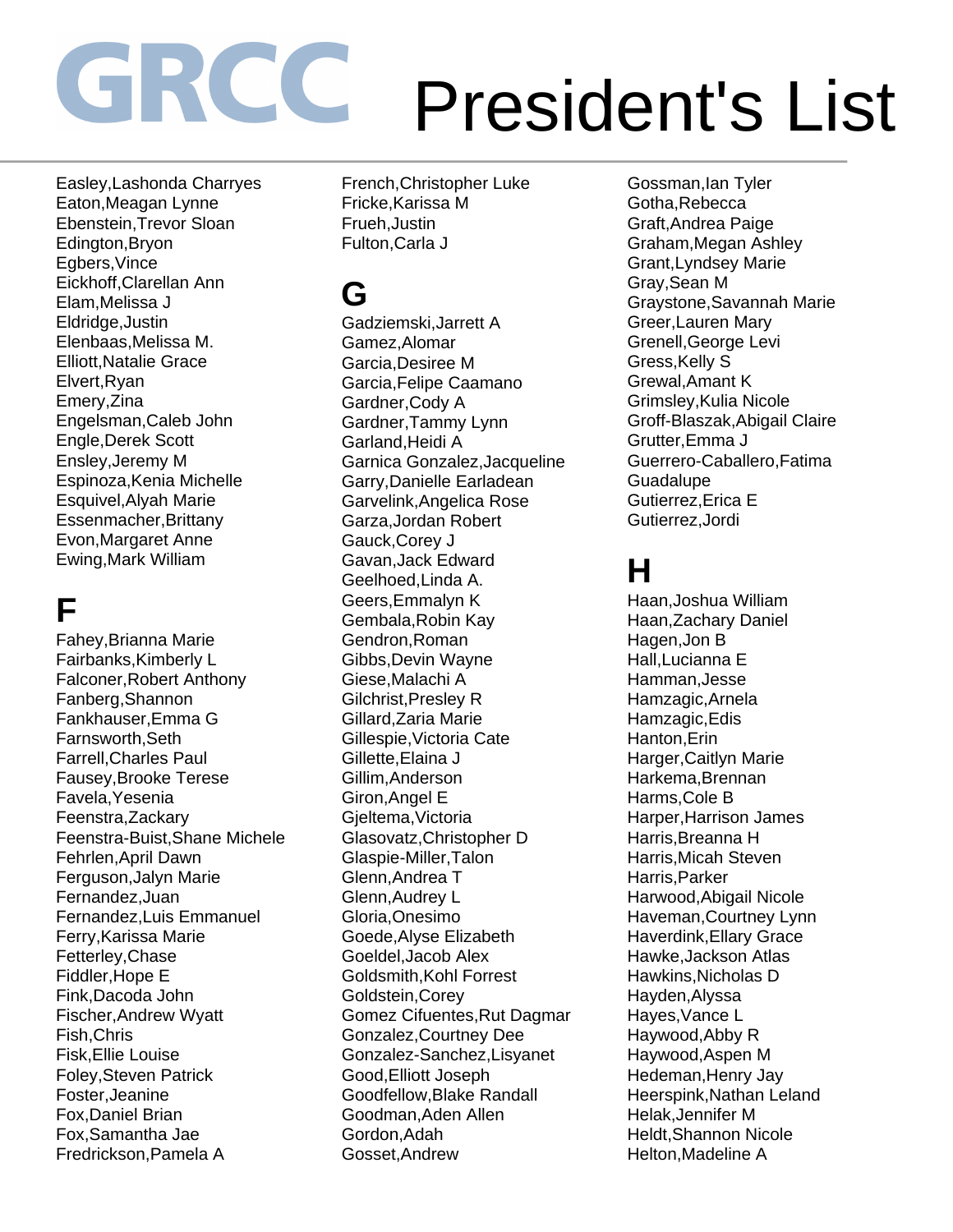Henderson,Luke Douglas Henning,Makaela Elizabeth Henrickson,Alyse Faye Hentschel,Amya J Hernandez,Carlos Ruben Hernandez,Erika Hernandez,Fernando Ernesto Hernandez,James R Hernandez-Arias,Dayanara Hernandez-Cortez,Leonel Herrema,Joshua Charles Herrera,Edward McPeak Herring, Emry Hess,Mary Claire Hesselink,Kendra Heyboer,Amanda M Hiller,Lindsay Nicole Hilverda,Elaine Hindley,Christina Marie Hintz,Meagan Lynne Hoard,Jaden Elizabeth Hoekstra,Allison R Hoekstra,Aubrey Leanne Hoekwater,Kate Holland,Jodi Holler,Jessica K Hollingsworth,Bradley Holmes,Jolene Noelle Holstege,Sailor Elisabeth Holt,Benjamin Thomas Holwerda,Jamie M Homrich,Shaun P Hoogerland,Mallory Rose Horner,Grant Austin Hunt,Hallee Hunt,Marybeth Hunt,Thom Samuel Hyzer,Emmanuella

#### **I**

Idziak,Carmen Ingraham,Andrew W Irwin,Judzia L Isyk,Emily Lynn

#### **J**

Jaarsma,Emma Dorlene Jackson,Gretha Falesha Jarke,Jacqueline P Jaros,Annika S Jensen,Riley Yvonne Jespersen,Sarah W Jimenez Rodriguez,Rocio Jimenez,Darvin Johnson,Annabelle Rose Johnson,Ella P Johnson,Natalee Ann Johnson,William P Jollands,Lorin Elizabeth Jones,Benjamin Daniel Jones,Jessica C Jones,McKenna Hope Jones,Penelope Jones,Raphael Leo Jones,Sionna N Jordan,Arriana Athena Joshi,Manjiri Justice, Amelia Justice,Adina Lynn

#### **K**

Kaczmarczyk,Jesse Kadzban,Allyssa Sue Kadzban,Jared A Kafley,Ramesh Kahler,Leah Kalinowski,Shelby M Kalman,Jack Kammer,Jennifer Ann Kamps,Jessica Lindsay Kane,Lauren Kanoza,Andrew Alexander Kapenga,Thomas Karadsheh,Zaid Malek Karaein,Safinaz M Karas,Benjamin Michael Katerberg,Jordan Elizabeth Kaufman,Rebekah Yang Kaur,Navjot Kelly,Isaiah M Kemerly,Caitlin Temple Kempa,Martin A Ket,Camby Aliya Kettle,Nathan A Ketvertis,Morgan Christine Khatiwada,Bhawana Khatiwada,Yamuna

Kiander,Shila Kidder,Ashlee Ann Kieldsen,Ryleigh Christopher Kies,Chris Kietzman,Macy Kihnke,Anthony Kindt,Kris G King, Koreyonna King,Nathan Kingscott,Celia R Kinne,Nathan Rae Kinnell,Amber Lynn Kirby,Lauren Grace Kircheis,Annagail Ruth Kisielewski,Gabriel David Klairter,Madisyn N Klap,Rebecca Jean Klempel,Kylie Ray Klomparens,Camryn C Kloostra,Brianna D Knibbe,Jordan D Knight,Addelyn Paige Koenig,Danielle Marie Kohn,Tara Rae Kollin,Jeffery Alan Kooistra,Molly L Koornneef,Joshua Kopenski,Zachary Keith Korringa,Amanda K Kragt,Hannah Joy Xue Kremer,Elizabeth Anne Kruizenga,Darren Matthew Kuhn,Annette Denise Kuiper,Ethan Kuiper,Samantha Anne Kunter,Austin J Kushner,Kayla M Kuzee-Essex,Benton R Kwapis,Haley Marissa Kwekel,Jeremy Kyros,Alexander G

#### **L**

La Barge,Elisa Katherine LaMore,Casey L Lael,Mathew William Laird,Nicole Marie Lake,Aiden C Lam,Yen Ngoc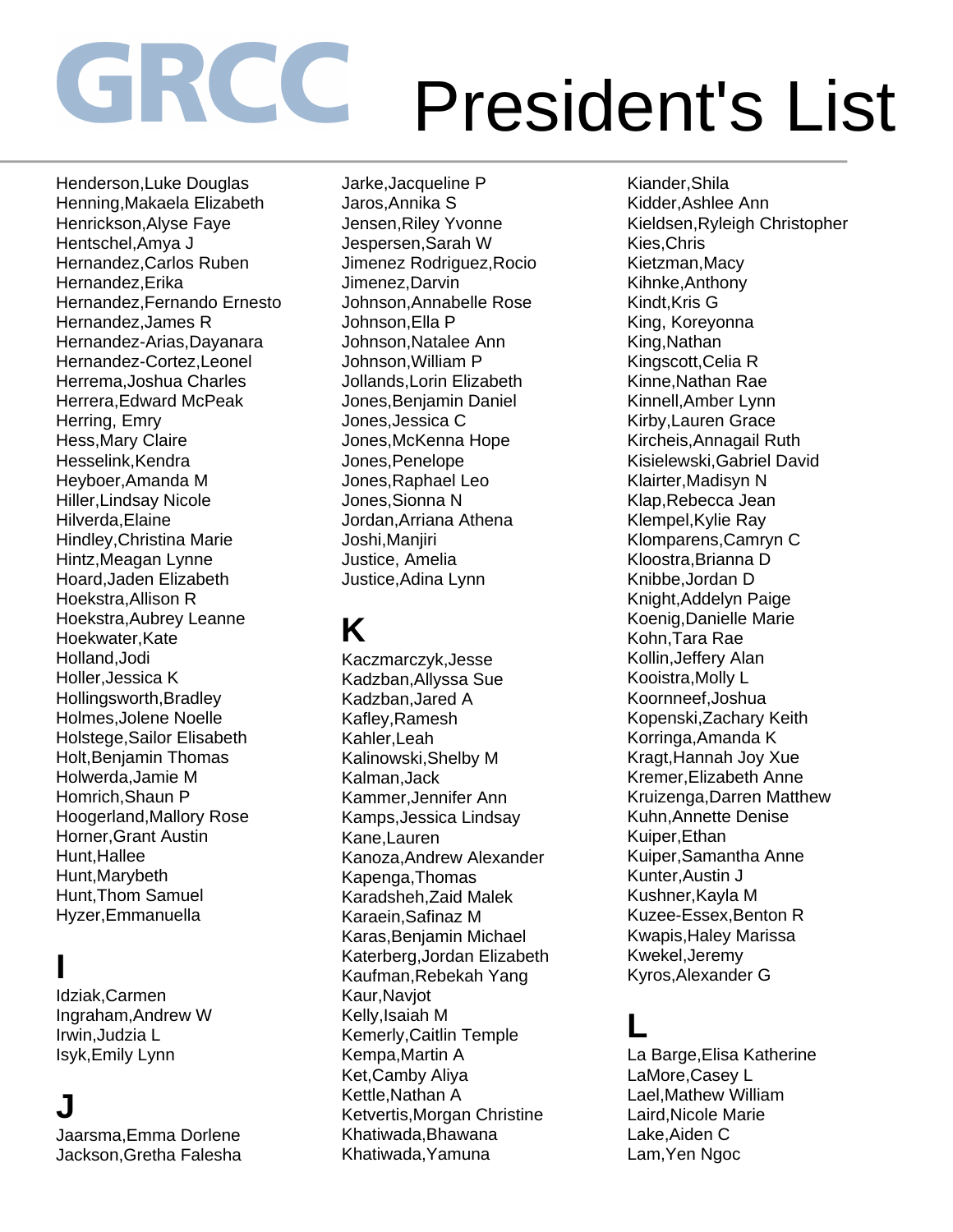Lampe, Lydia Landino,Shelby Landis,Barbara A Lane,Taylor N Lange,Meredith Elizabeth Lapekes,Paige Larkins,Cain Laurent,Genevieve Marie Law,Daniel Todd Lazo Vasquez,Anthony Jose Leason,Alexa Leese,Jacob Lucas Lefaive,Jennifer L. Leggett,Cristian W Lehmann,Patricia Lynn Leonard,Andrew Lettecci,Anthony Lewandoski,Andrea Lynn Lewis Frank,Mikayla Hunter Lewis,Jahdai Deborah Leys,Jada Lien,Anna Lee Lilly,Olivia Hope Linder,Alexis F Lindgren,Jody L Linton,Nicole Renee Little,Matthew Livingston,Amanda Jean Lobillo,Giselle Looks,Jenna M Lopez Hernandez,Erika Lopez-Cano,Raven Nicole Lopez-Schulze,Kevin Alexander Lopez-Vargas,Marco A Lucas,Joshua A Lundquist,Christina A Lynde,Margo Elizabeth Lynde,Natalie G

#### **M**

MacLeod,Karen S Maca,Kathryn Macdonald,Steven J Machiela,Rhian Y Madden,Kenzie Fiona Magana,Deisy Berenise Magnanti,Carrie Sue Mansfield,Taylor M Manzanares,Alexis Marie Marano,Marley Marcus,Stacey L Margo,Richard T Marion,Justin M Marip,Htu Seng Marks,Latonia Marlink,Shenoa Leeann Marroquin- Ayala,Brisa Martinez,Duaa E Martinez,Jacqueline Nayelly Martinez,Jennifer Martinez,Luis J Martinez,Miguel A Masefiade,Emmanuel Mastenbrook,Anna Rose Mattson,Lily Eileen Mauric,Andrew M Mays,Patricia L McCallister,Lisa McGee,Cody Ray McKean,Nicole M McKnight,Raquel McMullen,Orion McPherron,Kyle Louis Medendorp,H. Randy Meeuwsen,Caleb Mefleh,Mohammad Meier,Gabriella E Meister,Celina Marie Mendoza,Daniel Omar Meredith,Lindsey M Meyer,Rose Meyering,Audrey Nell Michael,Sean Mihigo,Micheline Burhabale Mikrut,Alexandra L Miller,Adellyn Amelia Miller,David Shawn Miller,Isabella R Miller,Jordan Tyler Miller,Kaelyn Nichole Miller,Kaitlyn R Miller,Karissa J Miller,Olivia G Miller,Sean Miller,Tatyana Unique Mills.Kali A Minard,Grace C Minnema, Larry Minnema,Delanie R

Mirambeau,Alec Daniel Mofford,Valerie Mohr,Jodi Mohr,Rachel Suzanne Mohsini,Madina M Moleski,Carter J Monaghan, Alexa Monsma,Krysten Montalvo-Tinoco,Johanna **Guadalupe** Moon,Robyn Moore,Daniel R Moore,Thalita Moored,Nathan James Morales, Michael Morales-Cano,Yayma Moras,Eric J More,Amruta Vivek Morey,Chassida B Morfa Limonte,Linda M Morgan,Anna Marie Morgan,Taylor M Moroski,Jennifer Nicole Morris, Kendra Morrison,Mikaela Julianna-Marie Mosqueda,Isabella D Moulds,Jennifer Mulder,Jodi Lynn Mulonas,Abigail Myers,Megan E

#### **N**

Nakic,Lejla Nan,Sivhuoy Nauta,Eleonor Georgia Navitskas,Tom Neely,Dalton Nelson,Nicole Joan Newfer,Christopher Michael Newton,Dwane Ngo,Phung N Ngo,Tuan Nguyen,Amy D Nguyen,Kathy T Nguyen,Khanh Nguyen,Lindsey M Nguyen,Nikki Thai Nguyen,Phuong Ly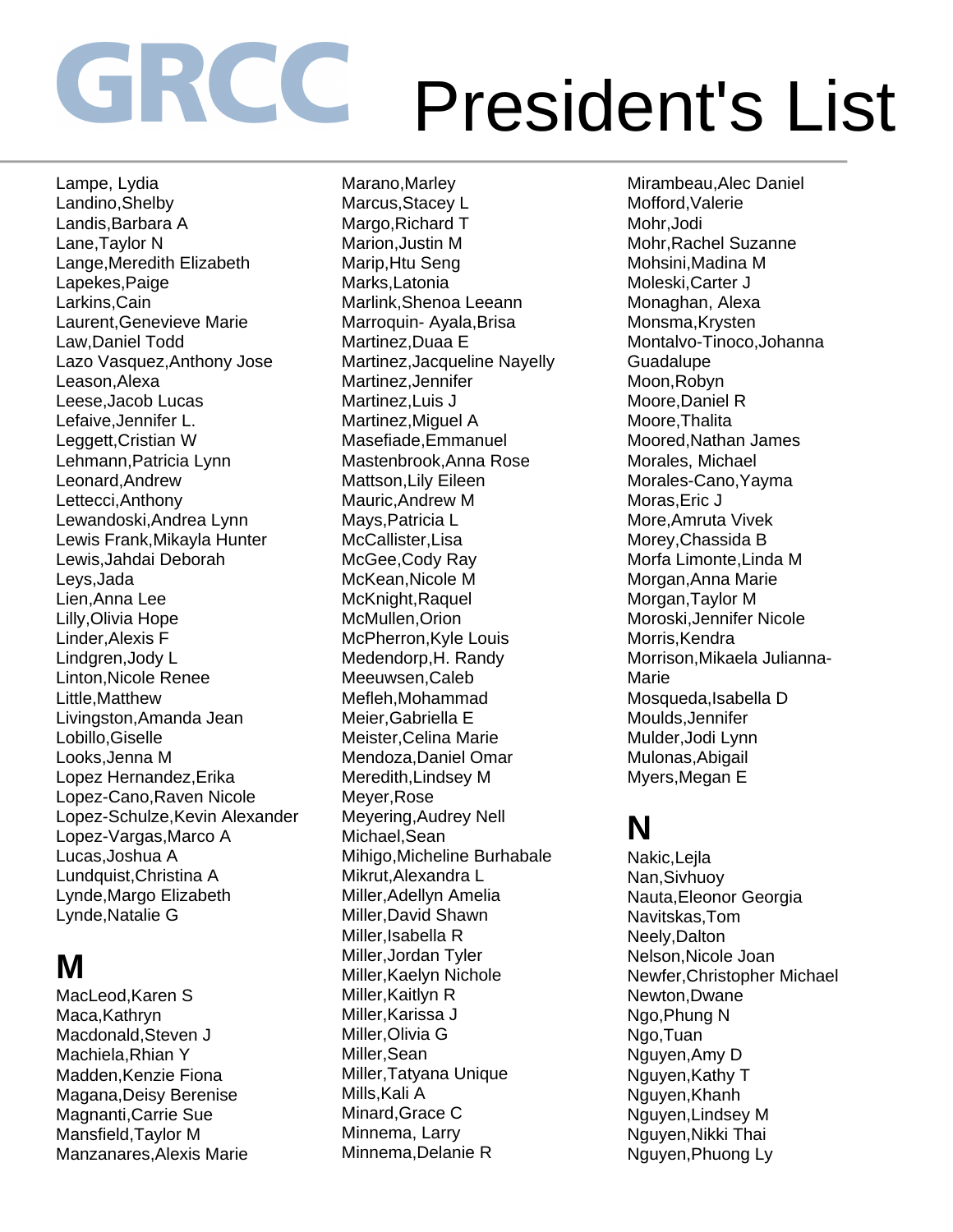Nguyen,Tailer Nguyen,Travis Trung Nichols,Cheryl Leiana Nietupski,Kelly Nordbeck,Megan Gail Noyes,Erin M Nystrom,Erin Kathleen

### **O**

O'Hair,Ashlyn Paige OBrien,Abby L OConnor,Cian Thomas Ochoa,Lizzie K Olson,Brady Thomas Omakpo,Gift T Onwenu,Callistus M Orozco,Anabella Orr,Christopher Overhiser,Brandon

#### **P**

Pablo Pablo,Victorina Pacheco,Carlos Padlo,Sarah Lillian Page,Trevor C Palermo,Renee Marie Paparella,Isaiah Joseph Paredes,Jasmine D Park,Duckyong Park,Sung In Parker,Asia Lauren Parker,Brian Parker,Brycen A Parrent,Ryann Rachel Parsons,Alexander James Pate,Olivia J Patrick,Beth Patrick,William Pattison,Matthew James Peabody,Morgan Elizabeth Pelkey,Betsy Pellerito,Sebastian Neil Pelton,Braeden Christopher Pena,Amy Pena,Elizabeth Luz Penney,Liveah Adele Perez Lopez,Adrian F Perez,Jaime G

Perez,Miguel Perez,Talia Savina Perkins,Racquel Anita Perry,Brittany Elizabeth Perry,Patterson James Petek,Danielle L Peters,Marissa Noelle Peters,Pamela Peterson,Alayna Nicole Petrangeli,Annmarie Petrick,Alexander Pfenninger,Sarah M Pham,Thi Quynh-Huong Phillips, Spencer Piccard,Nicholas R Pichardo-Ramirez,Yaxzen Piette,Alexandria Piette,Austin C Plancarte Farfan,Bertha Plasman,Zachary Michael Porter,Marguerite Ganglu Postma,Megan J Potempa,Shana Nicole Price,Shelby A Prieur,Ashleigh Deborah Puetz,Nathan Pulaski,Victoria R Pullen,Jessica M Puls,Amanda Jean Purdy,Maggie Malone Purkiss,James Patrick Puskar,Amela Pykonen,Hollie

### **Q**

Quick,Marina J Quintero,Alicia Brandy Quist,Patrick John

#### **R**

Radiske,Natasha Ann Rafter,Patrick Michael Ramey,Kaitlyn A Ramirez,Julizza Ramjan,Sanna Ramsey,Jhada Nichole Ramsey,Makenna Sue Rana,Persephone D

Rangel,Joanna Rankens,Catherine L Rau,Jennifer Razmus,Breydon Allen Reale,Dominic Charles Redman, Rachel Redmon,Daniel Kerem Redwine,Ashley Paige Reedy,Brittany Lee Reek,Brandon Daniel Regan,Joseph Reid,Darvell Rethman,Hannah E Reynolds,Logan Ribeiro Silva,Emelyn Cristina Rich,Lawrence Kirk Rich,Nathan Allen Richards,Melissa G Richardson,Michelle Renee Rickert,Jay Michael Riddering,Emily Grace Riddle,Loren C Riemersma,Malik Riesch,Hailey Alison Riley,Colton John Riley,Keefer Riley,Ryan Ernest Ring,Katie Lynn Rinvelt III,John Rios,Ethan Rios-Sanchez,Kevin Rivera,Emily Robinson,Nicole Renae Robles-Dolores,Elida Adalyda Rochazuniga,Yessica Roche,Katie L Rockhold,Jessilyn Leigh Rodriguez,Diego Rodriguez,Judith Rodriguez,Samia Danielle Roedema,Mitchell Lee Roesler,Devin Lee Roesner,Elijah R Roger,Aaron B Rogers,Alicia Marie Rogowski,Michael Robert Romancky,Lydia S Roque,Erica Alexandra Rosales,Kiana Rosas,Reynaldo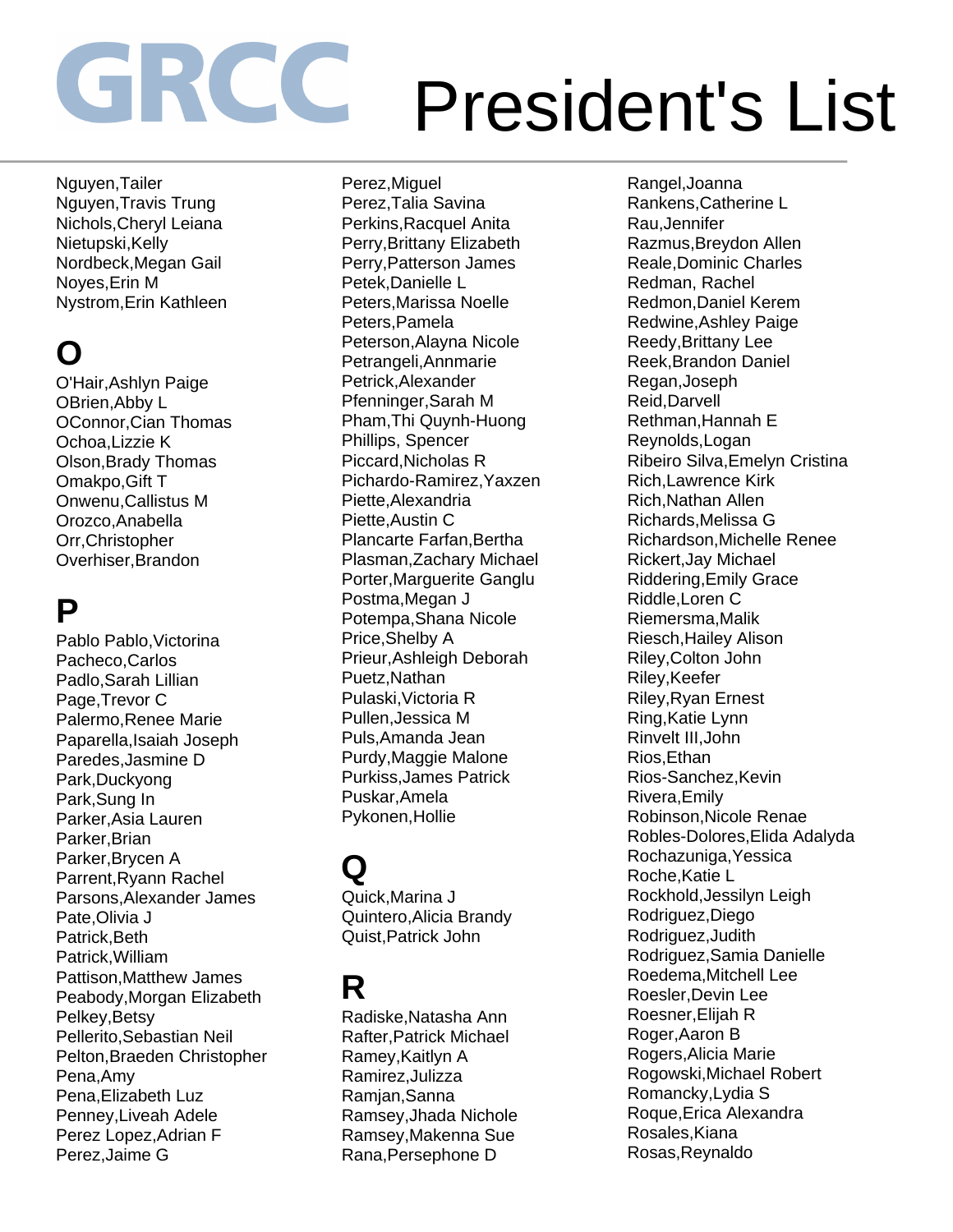Rosendall, Jenna Rottschafer,Luke Benjamin Royston,Hannah Marie Rozeboom,Gerrit Bruce Russo,Nadia Rustin,Essalena Autumn Rutka,Kellie Maureen

### **S**

Sacheck,Shawna A Sakievich,Ashley W Sale,Janae Nicole Sall,Gideon Marinus Sanchez,David Sanchez,Lheandra Nicole Sanchez-Alfonso,Claudia M Sanchez-Castillo,Jessica Santos,Antonio Sao,Sergio Sarres,Kieran H Savercool,Gavin O'Neal Schaafsma,Michael David Schaap,Tanner Schafer,Sydney Annette Schaffer,Connor Mikel Scheltema,Brianna Elizabeth Schimmer,Emily Danielle Schliep,Ellen Schultz,Rudolph Gary Schutter,Emma Grace Schwartz, Kevin Schwartz,Racheal Kae Schwartz,Timothy M Schweitzer,Samuel J Scognamiglio,Vincent Thomas Scott,Angela Marie Scott,Danielle Lynn Scott,Michael Sdunek,Veronica Lynn Seelye,Douglas Braden Sefer,Amel Sella,Layla A Senters,Aaron Cassell Sexton,Ash N Shamel,Jennifer L Sheldon,Alysen Marie Sheppard,Natalie Rose Sheren,Jason R Sherman,Christina

Shideler,Christopher Shields,Michael Shirk,Holly R Shoemaker,Jacob Loren Short, Kristen R Shotko,Abbey L Shoup,Autumn N Shrader,Daniel Shukuru,Christian Shutz, Kyle D Sietsema,Stephen James Silva,Jonathan Simmons,Alexandria Janice Simmons,Jennifer Leah Simon, Caleb Simons,Christina M Simonyi, Nolan Sinkevics,Anna Kristen Sivertson,Kelsey L Sjostrom,Matthew Slager,Shari A Sleamon,Emily Anne Sloma,Aidan J Sloma,Quinn M Smit,Heidi Sue Smith,Allen Quinn Smith,Andrea L Smith,Brianna Renae Smith,Brittany J Smith,Jason Michael Smith, Katrina N Smith,Lashawnda Rena Smith,Megan Jo Smith,Nolan M Smith,Ryan M Snow,Alan Curtis Snyder,Clarissa A Snyder,Natalie D Southwood,Robert J Spagnola,Natalie Elizabeth Spaniolo,Anthony V Spedoske,Amanda Rae Spegel,Austin Reed Staal,Caleb Stacey,Drew Marie Stafford,Collin Stanul,Joseph Patrick Star,Ariana Michelle Stawicki,Sarah Dian Steed,Joy E

Stehouwer,Benjamin Jon Steinbeck,Madelyn Jean Steinke,Seth Stephens IV,Jason Daniel Stevens,Kyle Walter Stewart,Anna Rae Stiltner,Kathryn Stoeber,Jared Stoinski,Brandon Stone,David Lyle Stoneham,Kallie Jo Storey,Nathan S Stoutiesdyk, Chad A Strait,Kathleen Louise Strayer,Jonah J Strayer,Melissa Joyce Striplin,Randon Scott Subba,Manisha Suljevic,Emela Suljevic,Ferhat Sullivan,Joshua Sunnarborg,Kirstin Suzuki,Chris Alten Swanson,Evan Swastek,Andrew Sweetman,Hanna L Sweezer,Olivia P Swift,Louanne Marie Swinson,Averie G Swoboda,Emily Ann Symanski,Eric

#### **T**

Tanis,Theresa M Tassinari,Alessia Tate,Brielle M Taylor,Alyssa Marie Taylor,Ashley Robin TeVelde,William R Tellkamp,Brandon L Tengowski,Nicholas A Teskey,Nathaniel Tett,Julien A. Tevault,Sable Valerie-Ann Thavongsa,Nathaniel Thelen,Jennifer Thenikl,Joseph Walter Thomas,Alicia Thomas,Hannah Carrie-Ann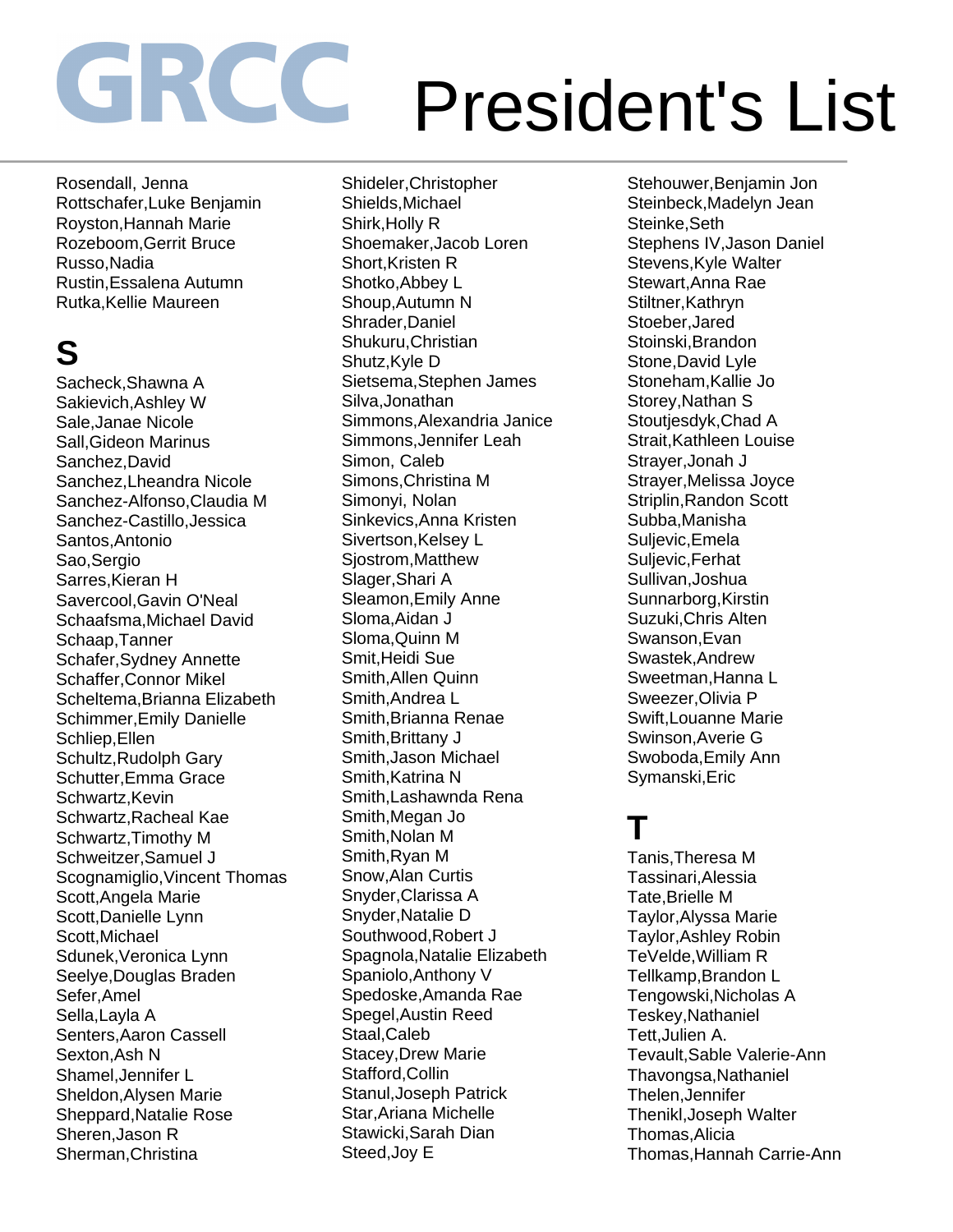Thomasma,Nicholas James Thornton,Kathi Tiensivu,Sabrina Jade Tiesma,Alexandra Marie Tiffany,Katherine Leigh Tippett,Steven Toohey,Nevin Toth,Joanne Tower,Gabriel Theron Townsend,Ashlee Marie Tran,Andrew T Tran,Angela Tran,Khai Nho Tran,Nathan P Tran,Vuong Nho Tripp,Ashlyn Jewel Tucker,Skylar Tulgetske,Vy Thi Thien Twambaze,Marie Adeline Tyria,Sarah Y

### **V**

Vagnetti,Alicia Van Dyk,Jackie Van Eerden,Megan Ann Van Malsen,Matthew R Van Soest,Michael Anthony Van Tamelen,Seth Thomas VanAllen,Russell D VanNoord,Matthew Thomas VanNorman,Robert Geogre Vanbaren,Jessica Lyn Vanbragt,Isaac Vander Kooy,Zebulen Jon VanderBaan,John T VanderLugt,Ross Jon VanderPloeg,Brianna Autumn Vanderploeg,Kacey Elizabeth Vanderwal,Catherine Joy Vanderwerf-Lara,Abriana Vanderwest,Seth C Vandyke,Brandon John Vanheck,Caleb Vannette,Sarah J Vanorder,Cody Micheal Vant Zelfde,Amanda Mae Vantubergen,Joshua Mark Vanveen,Hans Martin Vanzegeren,Olivia Rose

Vargas,Lizbeth Vargas-Martinez,Cesar A Vartanian,Thomas H Vasquez,Summer Pauline Vazquez,Ana K Vazquez,Katherine Velasquez,Naun Neftali Venema,Christopher James Verhulst,Jaclyn Vermeer,Logan Joseph Vermeer,Madissen Paige Vidovic,Bozana Vieco,Simone Vigh,Brenna Kate Vincent,Sophia C Visnovsky, Alena Vlasman,Maribeth A Vlaz,Ted Gustave Vlietstra,Lauren Nicole Vo,Tan Duy Vong,Kathy Vosburg,Hannah Elizabeth

### **W**

Walenga,Kelly Joan Walker,Kara Anne Wallace,Michaela Mae Walsh,Jake Walsh,Nicholas Edward Walters,Laura Zaba Warblow,Jessica Lynn Warner,Alec Ryan Watkin,Amy Watkins,Joshua Lawrence Watrous, Burritt G Watt,Esperanza Way,Hailee Reese Waymire,Melissa Lynn Weaver,Lawson Mathew Weed,Billeejo L Weeks,Kali Weider,William Roger Wesolowski,Collin Michael James Malone West,Claire Elizabeth Whitaker,Ian M Whitcher,Chelsea Michelle White,Donald White,Elijah James

White,Lauren Nicole Whittaker,Claire Elaine Whittemore,Monica R Whittum,Jayla Dawn Wickham,Cory L Wierda,Maria Hariratou Wiersma,Emma Wiles,Jacob T Wiles,Micah Wilkerson,Jerrlisa Jerrvona Willer,Samantha Noel Williams,Charles Williams,Jamila L Williams,Neal David Williams,Tom Michael Wilson,Abigail Eve Wilson,Alexis Anne Wiltrakis,Joseph W Winkle,Kristina L Winright,Cameron Winters,Makenna Lynne Wisniewski,Rebecca J Wittingen,Megan Ann Wolynia,Anthony Edward-**Lawrence** Woodwyk,Zachary Rhine Wooten,Collin Michael Wrbelis,Lexxana Katherine Wrench,Robert Wrogg,Claudia Wunderink,David Richard

#### **Y**

Yared,William M Yarnall,John Warren Yearsovich,Erica C You,Sunghee Yusuf,Mohammud Omar

### **Z**

Zandee,Jessica Ruth Zandstra,Abagail Grace Zapata,Carley R Zarate-Garcia,Fabiola **Guadalupe** Zarnosky,Nicholas Adam Zarzecki,Tanya A Zeller,Cassie